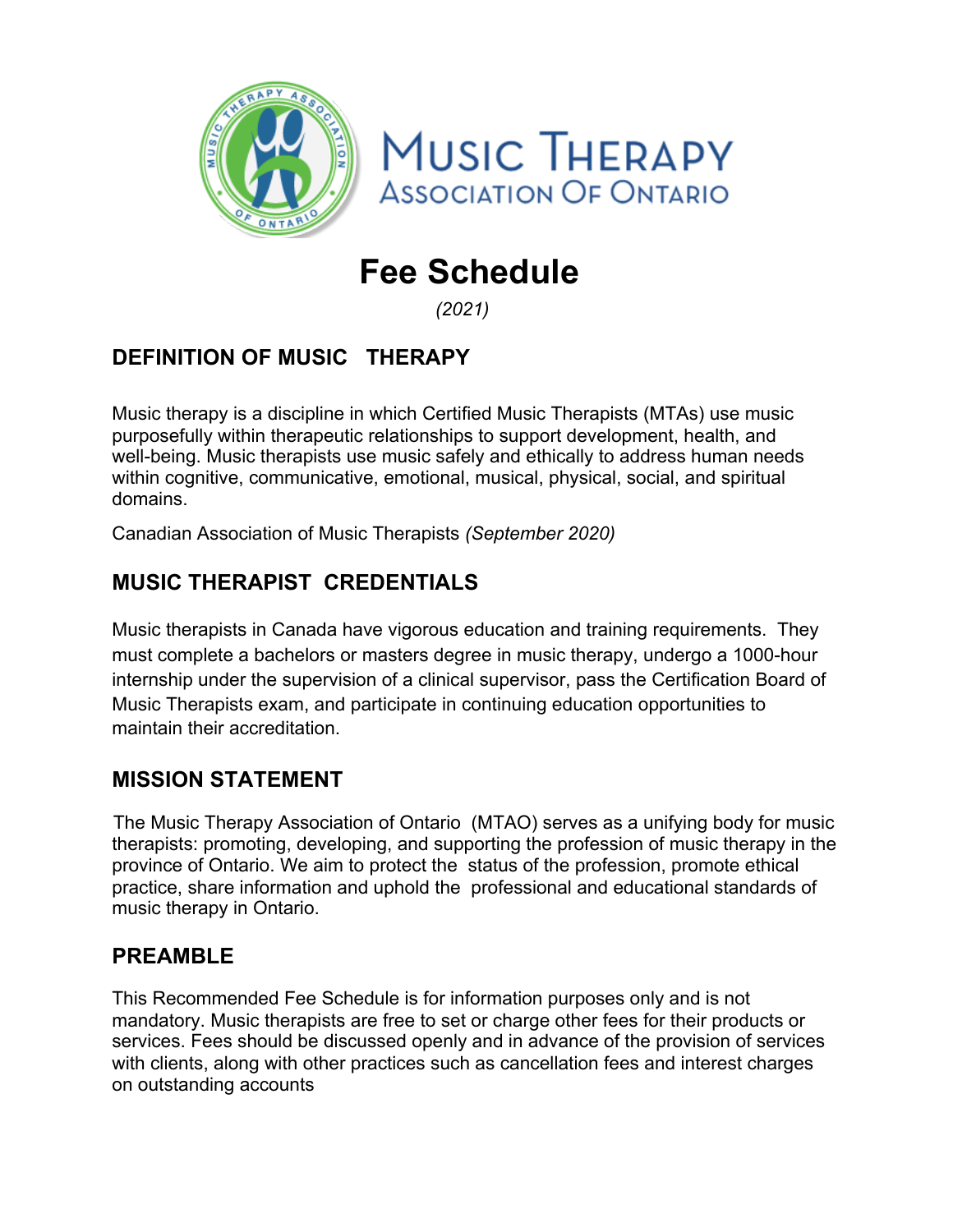

## **THE RECOMMENDED AVERAGE CLINICAL RATE FOR MUSIC THERAPY SERVICES IN ONTARIO**

#### **Professional Hourly Rate: \$115.00 per clinical hour**

#### **UNITS OF SERVICE AND RECOMMENDED RATES (excluding HST)**

#### **Individual Sessions**

|           | Rate     |
|-----------|----------|
| 30 minute | \$86.25  |
| 45 minute | \$100.63 |
| 60 minute | \$115.00 |

#### **Group Sessions\***

|           | Rate     |
|-----------|----------|
| 30 minute | \$120.00 |
| 45 minute | \$140.00 |
| 60 minute | \$160.00 |

\*group membership will vary due to population specific needs.

#### **Off-Site Services**

Treatment time as above plus travel time as above plus mileage of \$0.58/km.